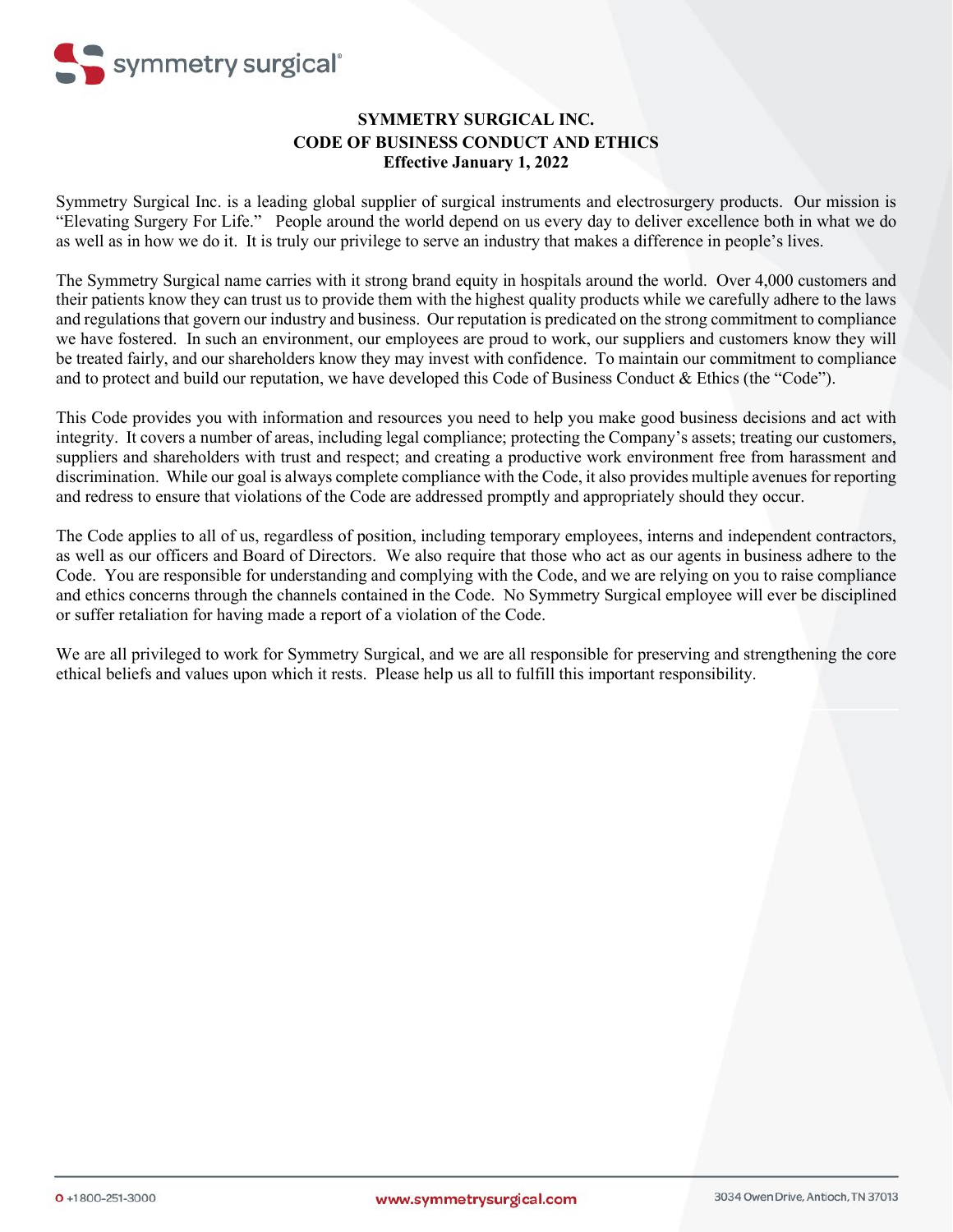

# **Table of Contents**

| .10                                                                |  |
|--------------------------------------------------------------------|--|
|                                                                    |  |
|                                                                    |  |
|                                                                    |  |
| Prohibition on Speaking for Symmetry Surgical or Anonymous Posts11 |  |
|                                                                    |  |
|                                                                    |  |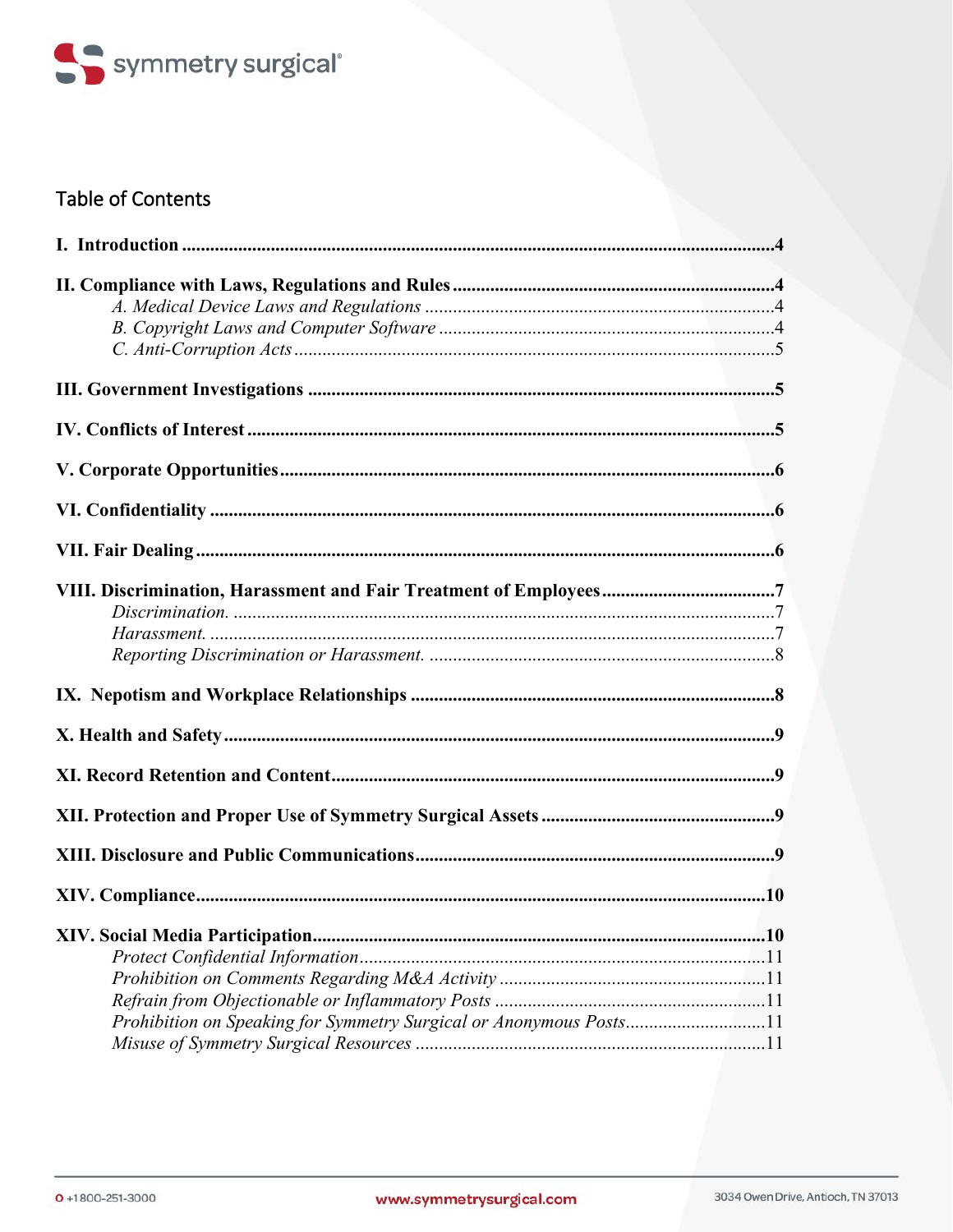# Symmetry surgical<sup>®</sup>

| XV. | <b>Reporting Complaints or Concerns Regarding the Code or Accounting, Internal</b> |  |
|-----|------------------------------------------------------------------------------------|--|
|     |                                                                                    |  |
|     |                                                                                    |  |
|     |                                                                                    |  |

**[XVIII. Reporting Complaints or Concerns Regarding Violations of Federal, State, Local or](#page-12-0)  [International Laws and Regulations Relating to the Company's Manufacturing Processes](#page-12-0) [13](#page-12-0)**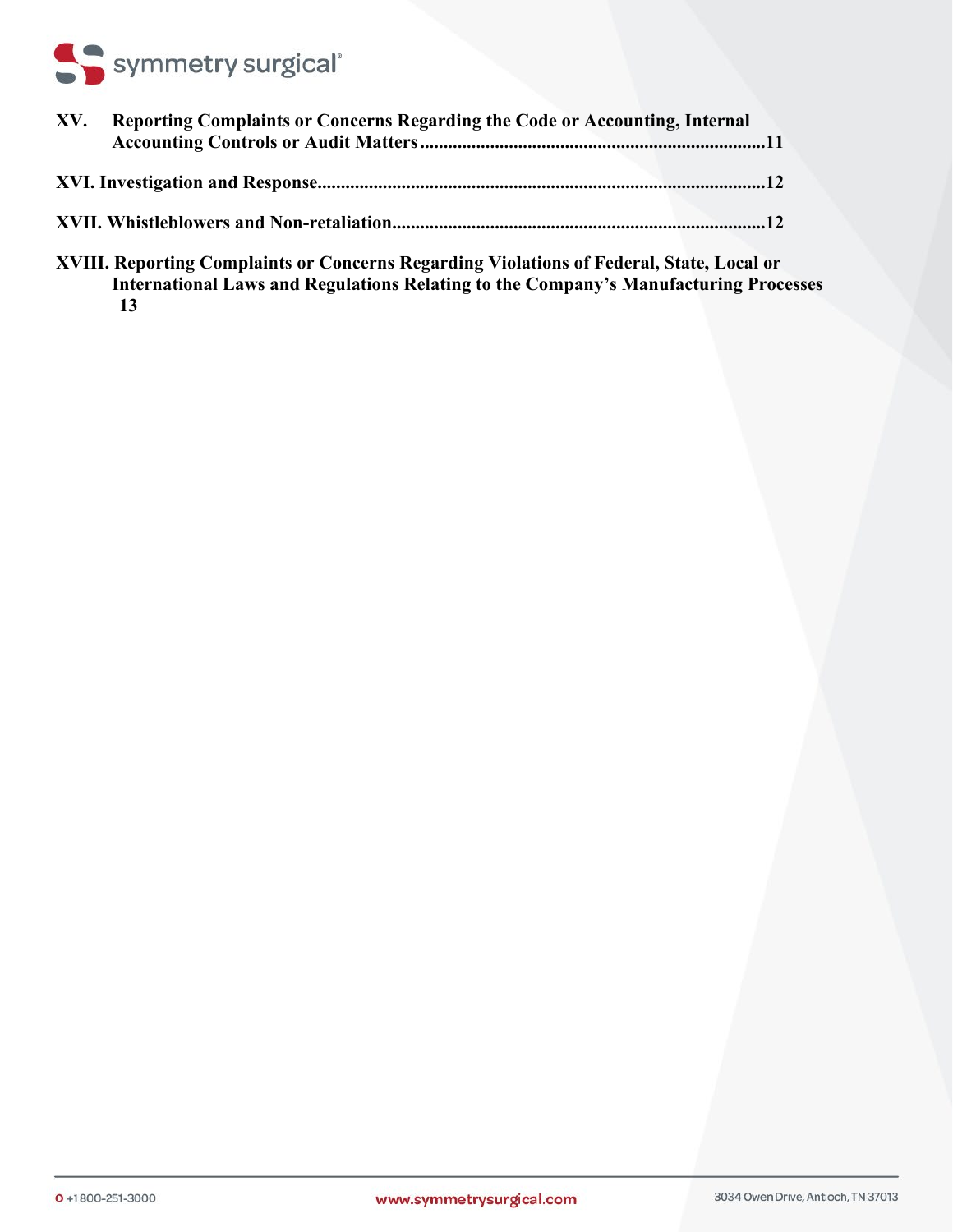

# <span id="page-3-0"></span>**I. Introduction**

This Code of Business Conduct and Ethics (the "Code") for Symmetry Surgical Inc. (or the "Company") establishes standards of honesty and integrity that all Symmetry Surgical employees and officers must follow. This Code does not address every situation that may arise and is not a substitute for our responsibility to exercise good judgment. The standards in this Code may be further explained or implemented through policy memoranda, including those relating specifically to our business. Each supervisor and manager is responsible for ensuring that employees under his or her supervision understand and comply with this Code. This Code should also be provided to and followed by Symmetry's agents and representatives, including consultants.

If an applicable law conflicts with a policy in this Code, you must comply with the law. However, if a local or foreign custom or policy conflicts with this Code, you must comply with the Code. If you have any questions about these conflicts, you should ask an Executive Officer how to handle the situation. The Company's Executive Officers include the Chief Executive Officer, Chief Financial Officer, General Counsel, and any Senior Vice President(s).

If you become aware of any provision of this Code that may be inconsistent with, or which violates any local, state, federal or foreign law, rule or regulation, you are required to report such compliance issue via any of the means set forth in Section XV. Those who violate the standards of this Code, including, without limitation, failure to report a compliance issue, will be subject to appropriate disciplinary action, which may include termination of employment or service or termination of a consulting or distribution contract.

Any waiver of the policies or procedures set forth in this Code in the case of an Executive Officer may be granted only by Symmetry Surgical's Board of Directors.

# <span id="page-3-1"></span>**II. Compliance with Laws, Regulations and Rules**

Obeying the law, both in letter and in spirit, is the foundation on which Symmetry Surgical's ethical standards are built. All Symmetry Surgical employees, officers, temporary agency personnel and contractor personnel (collectively, "Symmetry Surgical Personnel") must respect and obey all applicable national, state and local laws, rules and regulations. Although not all Symmetry Surgical Personnel are expected to know the details of these laws, rules and regulations, you must take an active role in being knowledgeable enough to determine when to seek advice from supervisors, managers or other appropriate personnel. Any suspected or actual violation of any applicable law, rule or regulation or this Code must be reported immediately via any of the means set forth in Section XV. It is a violation of this Code to assist any person, either within the Company or elsewhere, in any violation of any applicable law, rule or regulation or this Code. The following highlights certain of your responsibilities with respect to particular laws, rules and regulations that may be particularly relevant to you and the conduct of our business, but in no way limits your responsibility to comply with all applicable laws, rules and regulations.

# <span id="page-3-2"></span>*A. Medical Device Laws and Regulations*

Symmetry Surgical Personnel should be aware of and obey applicable laws and regulations that apply to the manufacture, sale and distribution of medical devices, including, but not limited to, those under the jurisdiction of the United States Food and Drug Administration and any other similar national laws and regulations relating to Symmetry Surgical's business worldwide. Strict attention, for example, must be given to quality control and adherence to good manufacturing practices and quality system regulations. Employees must address with the General Counsel any questions involving these or other areas of the law relating to medical devices.

### <span id="page-3-3"></span>*B. Copyright Laws and Computer Software*

Symmetry Surgical Personnel must comply with laws governing the reproduction of copyrighted materials. These laws dictate under what circumstances a reproduction of a copyrighted work may be legally made. Generally, a single copy of a copyrighted article may be made for one's own use. The reproduction of whole works, or substantial portions of works, such as newsletter issues, is not allowed without the author's permission. The law does not require one to include a copyright notice on his or her work for it to be protected by copyright laws. Symmetry Surgical may duplicate copyrighted software only according to specific licensing agreements and you must use any licensed software only in accordance with the Company's agreement with its manufacturer. If you learn of any misuse or unauthorized reproduction of copyrighted material, you must immediately notify an Executive Officer.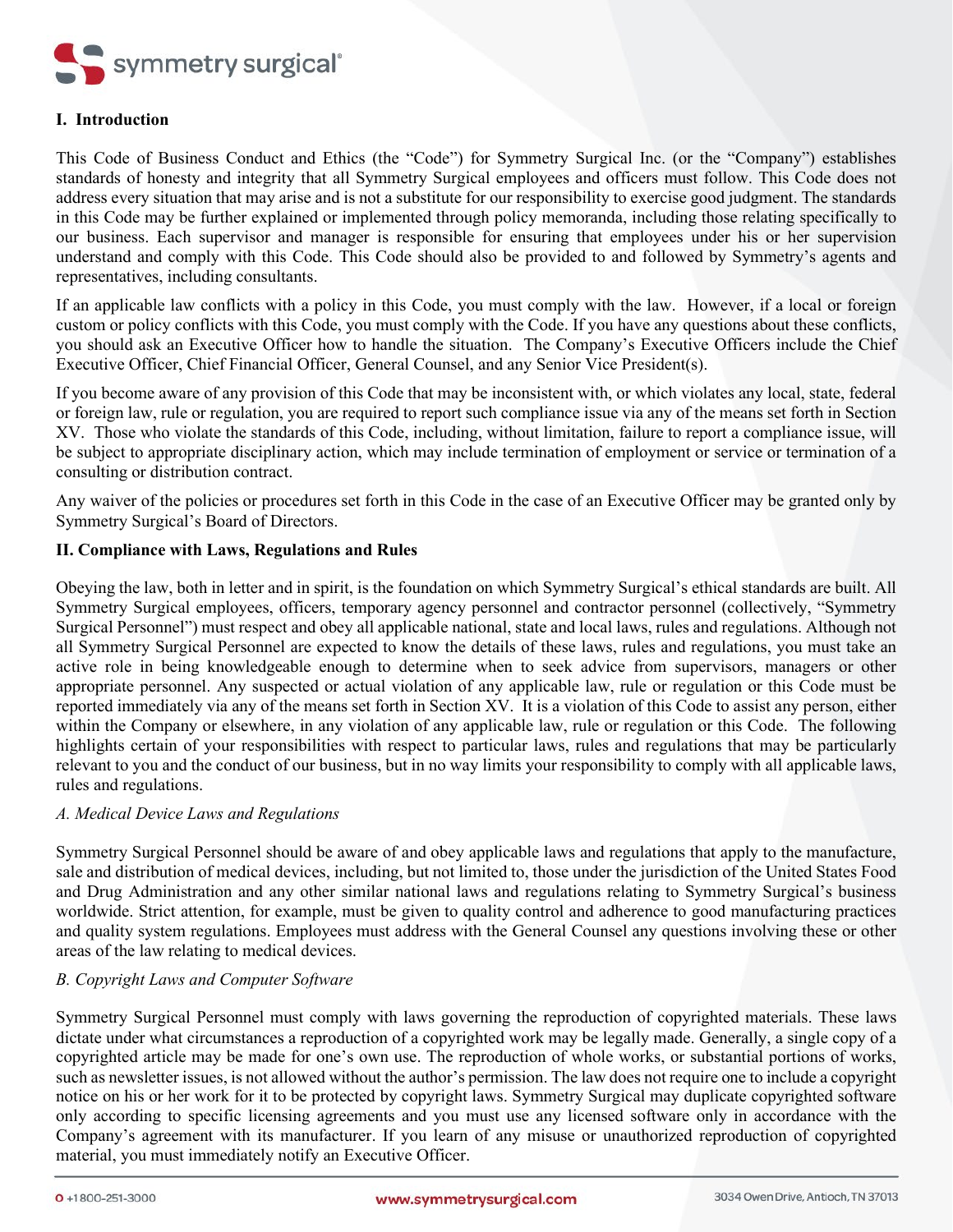

# <span id="page-4-0"></span>*C. Anti-Corruption Acts*

The laws of most countries make the payment or offer of payment or even receipt of a bribe, kickback or other corrupt payment a crime, subjecting both Symmetry Surgical and individual employees to criminal and civil penalties, including fines and prison sentences. These anti-corruption laws include, but are not limited to, the U.S. Foreign Corrupt Practices Act ("FCPA"). The FCPA's anti-bribery provisions make it illegal to bribe foreign officials in order to obtain or retain business or to secure any improper advantage.

Specifically, the FCPA prohibits payments, offers or gifts of money or anything of value, with corrupt intent, to a "foreign official." A "foreign official" includes:

- Any officer or employee of a foreign government (i.e., other than the United States) or any department, agency, or instrumentality thereof (which includes a government-owned or government-controlled state enterprise, such as a state-owned hospital system), including health care professionals at state-owned hospitals;
- Any person acting in an official capacity for or on behalf of a foreign government or government entity or of a public international organization;
- Any foreign political party or party official, or any candidate for foreign political office.

Thus, foreign officials include not only elected officials, but also consultants who hold government positions, employees of companies owned by foreign governments, political party officials and others.

The FCPA prohibits both direct and indirect payments to foreign officials. Thus, Symmetry Surgical can face FCPA liability based on improper payments made by its agents or other business partners. Accordingly, neither the Company nor any of its employees, agents, distributors or business partners shall make, promise or authorize any gift, payment or offer anything of value on behalf of the Company to a foreign official or to any third person who, in turn, is likely to make a gift, payment or offer anything of value to a foreign official.

In addition, the U.S. government has a number of laws and regulations regarding business gratuities which may be accepted by U.S. government personnel. For example, the Anti-Kickback Statute is a federal law that prohibits the exchange of anything of value in exchange for referrals for services that are payable by Medicare. In addition, the promise, offer or delivery to an official or employee of the U.S. government of a gift, favor or other gratuity in violation of these rules violates Symmetry Surgical policy and could also be a criminal offense. State and local governments, as well as foreign governments, may have similar rules. If you have any questions regarding a relationship with a government official bring your concerns to the attention of the CEO, CFO or General Counsel. If one or more of the foregoing are involved in the issue regarding which you are concerned, please use other reporting means as set forth in Section XV.

Symmetry prioritizes addressing human trafficking and child labor in all its forms, including forced labor in the supply chain. The foundation of our Company's work is to is to improve the health of the people we serve, including those who are vulnerable, and recognize social justice for all. All employees, contractors and suppliers, regardless of location, shall comply with all applicable Laws prohibiting child labor, human trafficking and forced labor.

### <span id="page-4-1"></span>**III. Government Investigations**

Symmetry Surgical's policy is to cooperate fully with all governmental investigations. Prior to or during any government inspection or investigation, you must never destroy or alter any Symmetry Surgical documents, lie or make misleading statements to a government investigator, attempt to obstruct, mislead or delay the communication of information or records to any governmental authority or attempt to cause another employee to do any of the foregoing. If you receive any inquiry from a government investigator, Symmetry Surgical requires that you immediately notify an Executive Officer so that the Company may cooperate fully and ensure a timely and complete response to any requests by that authority. Unless required by Court order or other valid governmental requirement, you may not provide confidential Symmetry Surgical documents to any government entity in response to such a request without the prior approval of an Executive Officer. You may have the right to be represented by legal counsel during any investigation or inquiry by any governmental agency.

# <span id="page-4-2"></span>**IV. Conflicts of Interest**

Conflicts of interest are strictly prohibited under this Code, unless approved by the Chief Executive Officer. A conflict of interest exists when a person's personal or private interests interfere, or even appear to interfere, in any way with Symmetry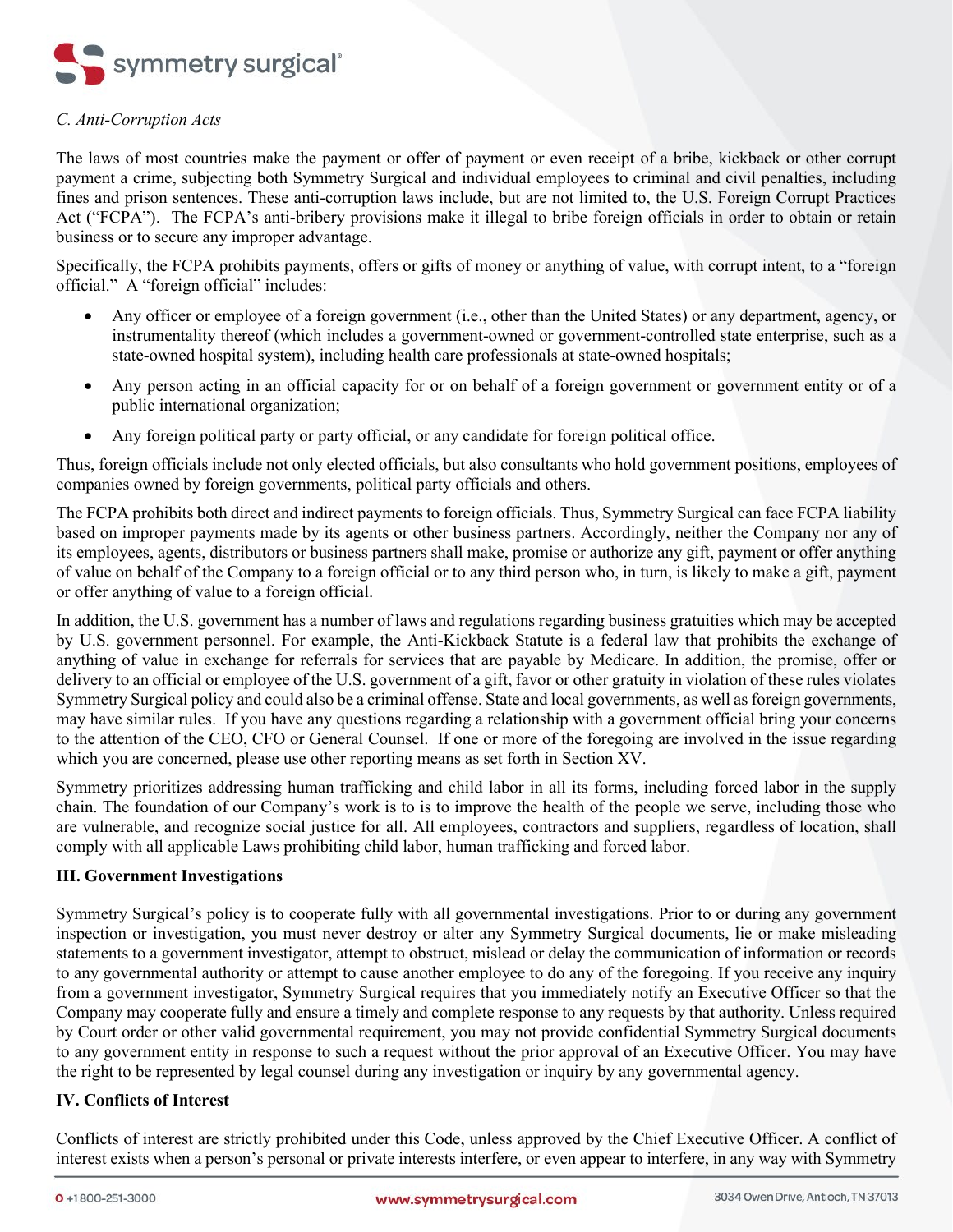

Surgical's interests. The existence of a conflict depends upon the circumstances, including the nature and relative importance of the interest involved. A conflict situation can arise when Symmetry Surgical personnel take actions or have interests that may make it difficult for, or raise questions as to whether, such Symmetry Surgical personnel can perform his or her work for Symmetry Surgical objectively and effectively. Conflicts of interests may also arise when an employee or officer, or members of his or her family, receive any personal benefits as a result of his or her position with Symmetry Surgical. You may not obtain any financial benefit as a result of your position with Symmetry Surgical apart from what is provided to you under Symmetry Surgical's compensation and benefit programs.

It is a conflict of interest for a Symmetry Surgical employee to work simultaneously for a competitor, customer or supplier unless preapproved by the Company's Chief Executive Officer. You are also not allowed to work for a competitor as a consultant or Board member. The best policy is to avoid any direct or indirect business connection with our customers, suppliers or competitors, except when acting on Symmetry Surgical's behalf. Conflicts of interest may not always be clear, so if you have a question, you should consult with the Chief Financial Officer or General Counsel.

### <span id="page-5-0"></span>**V. Corporate Opportunities**

Symmetry Surgical Personnel are prohibited from taking for their personal use opportunities (e.g., potential business ventures) that are discovered through the fulfillment of their Symmetry Surgical responsibilities or through the use of Symmetry Surgical property or information without the Chief Executive Officer's consent. Symmetry Surgical Personnel may not use Symmetry Surgical property, information, or position for improper personal gain and must never compete with Symmetry Surgical directly or indirectly. Employees and officers owe a duty to Symmetry Surgical to advance its legitimate interests when the opportunity to do so arises.

With prior approval, Symmetry Surgical employees acting in their capacity as an agent of Symmetry Surgical, may give lectures, conduct seminars, publish articles in books or engage in any other similar activity for which he or she may be paid a fee or honorarium. Symmetry Surgical encourages this involvement in the community by its employees. However, any fees, honorariums or reimbursements must be transferred to Symmetry Surgical unless written approval is given to retain them.

# <span id="page-5-1"></span>**VI. Confidentiality**

Symmetry Surgical Personnel are prohibited from using any proprietary or confidential information of Symmetry Surgical or its customers for their personal benefit. You may also not disclose or permit the disclosure of proprietary or confidential information of Symmetry Surgical or its customers to non-Symmetry Surgical personnel, except when authorized by the General Counsel, or when such disclosure is legally mandated or allowed by applicable laws or regulations. You must use appropriate judgment when disclosing any proprietary or confidential information to other Symmetry Surgical Personnel and such disclosure should be made only on a "need to know" basis. Confidential information includes all non-public information that might be of use to competitors in their efforts to compete with the Company's business, or harmful to Symmetry Surgical or its customers such as pricing, financial and similar information, intellectual property, trade secrets or similar business information. It also includes information that suppliers and customers have entrusted to us. Your obligation to preserve confidential information continues even after your employment with Symmetry Surgical ends.

### <span id="page-5-2"></span>**VII. Fair Dealing**

Symmetry Surgical seeks to outperform our competition fairly and honestly. We seek competitive advantages through superior performance, never through unethical or illegal business practices. Improperly obtaining proprietary information, possessing trade secret information that was obtained without the owner's consent, or inducing such disclosures by past or present employees of other companies is prohibited. You should endeavor to respect the rights of, and deal fairly with, Symmetry Surgical's customers, suppliers, competitors and employees. You should not take unfair advantage of anyone through manipulation, concealment, abuse of privileged information, misrepresentation of material facts, or any other intentional unfair-dealing practice.

Symmetry Surgical's products must be sold on the basis of price, quality and service. To comply with the law and maintain our valuable reputation, our advertisements and other communications must be truthful and fairly describe our products and services. Symmetry Surgical personnel should not disparage competitors' products, their services or employees. Comparisons of Symmetry Surgical's products to a competitor's products should be fair and substantiated.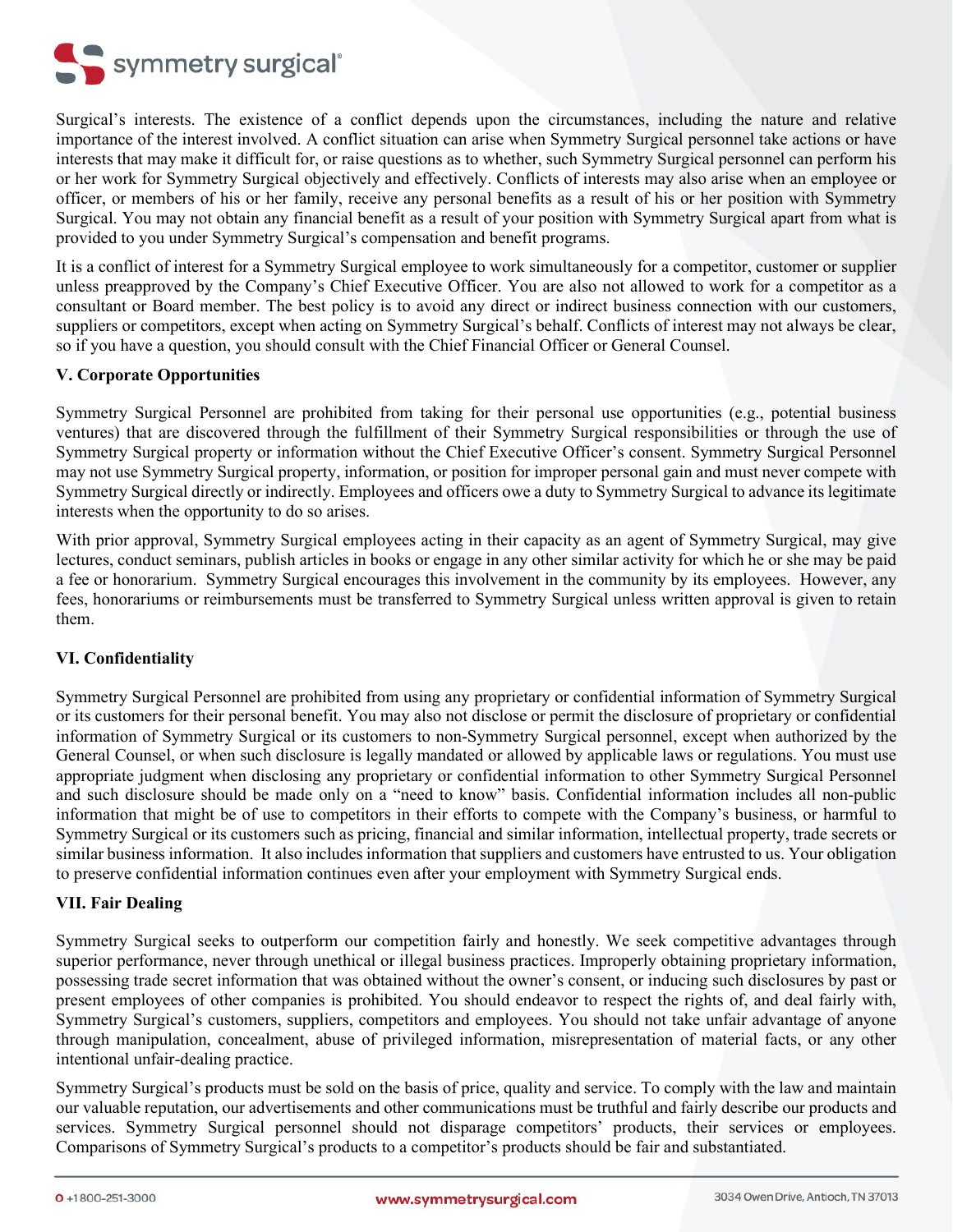

The purpose of business entertainment and gifts in a commercial setting is to create goodwill and sound working relationships, not to gain an unfair advantage with customers. No gift or entertainment should ever be offered, given, provided or accepted by any Symmetry Surgical Personnel or a family member<sup>[1](#page-6-3)</sup> of any Symmetry Surgical Personnel unless it: (i) is not a cash gift, (ii) is consistent with customary business practices, (iii) is not excessive in value, (iv) cannot be construed as a bribe or payoff and (v) does not violate any laws or regulations. You must discuss with an Executive Officer any gifts or proposed gifts which you believe may be inappropriate. Symmetry Surgical maintains a policy regarding interactions with healthcare professionals which is posted on its web site and provides, in part, that no Symmetry Surgical Personnel may offer or give anything of value to any health care professional (doctors, surgeons, buyers for hospitals, or related individuals) with an explicit or implicit requirement to use or purchase Symmetry Surgical products or as a reward for prior use or purchase of Symmetry Surgical products. If you have questions regarding this policy, please consult the Chief Financial Officer or General Counsel. Failing to report a violation of which you are aware could lead to disciplinary action up to and including termination of employment or any contract with the Company.

# <span id="page-6-0"></span>**VIII. Discrimination, Harassment and Fair Treatment of Employees**

Symmetry Surgical is firmly committed to providing equal opportunities for all of its employees in all aspects of employment and will not tolerate any illegal discrimination or harassment of any kind.

### <span id="page-6-1"></span>*Discrimination.*

Symmetry Surgical offers equal employment opportunity and treatment to all employees and qualified applicants. Qualified applicants and employees will receive consideration for employment and promotion without regard to race, color, religion, national origin, sex, sexual orientation, age (except where each is a bona-fide occupational qualification, as defined by law,) physical or mental disability (except where the disability prevents the individual from being able to perform the essential functions of the job and cannot be reasonably accommodated in full compliance with the law), veteran status, or any other legally protected status. This policy affirms Symmetry Surgical's deep commitment to providing equal employment opportunities for all employees and job applicants in compliance with all federal, state and local laws and regulations.

In view of the above, Symmetry Surgical commits to:

- Employ and advance in employment qualified individuals regardless of race, color, religion, sex, sexual orientation, or any other legally protected status. Such action applies to all employment practices, including, but not limited to: hiring, promoting, layoff or termination, rates of pay or other forms of compensation, selection for training, tuition assistance, social and recreational programs.
- Base decisions of employment on criteria that ensures employees of both sexes shall have an equal opportunity to any available job that he or she is qualified to perform unless sex is a bona fide occupational qualification.
- Ensure all employment decisions are in accord with principles of equal employment opportunity by imposing only valid requirements for promotional opportunities.

### <span id="page-6-2"></span>*Harassment.*

Symmetry Surgical is committed to maintaining a work environment where employees at all levels are able to devote their full attention and best efforts to their work without the fear or distraction resulting from harassment of any kind. Harassment, either intentional or unintentional, has no place in the workplace and is not allowed under Symmetry Surgical's policies. It is against the law and Symmetry Surgical's policies for any employee, whether a manager or co-worker, to sexually harass another employee. Sexual harassment or sex-based harassment occurs when:

- Unwelcome physical conduct of a sexual nature becomes a condition of an employee's continued employment;
- Conduct of a sexual nature affects other employment decisions regarding the employee;
- Conduct of a sexual nature creates an intimidating, hostile or offensive working environment.

<span id="page-6-3"></span> $<sup>1</sup>$  As used in this Code, "Family Members" include a person's spouse, parents, siblings, stepparents, children, stepchildren, brothers and sisters,</sup> mothers- and fathers-in-law, sons- and daughters-in-law, brothers- and sisters-in-law, whether by blood, marriage or adoption and any person (other than the tenant or employee) sharing the household.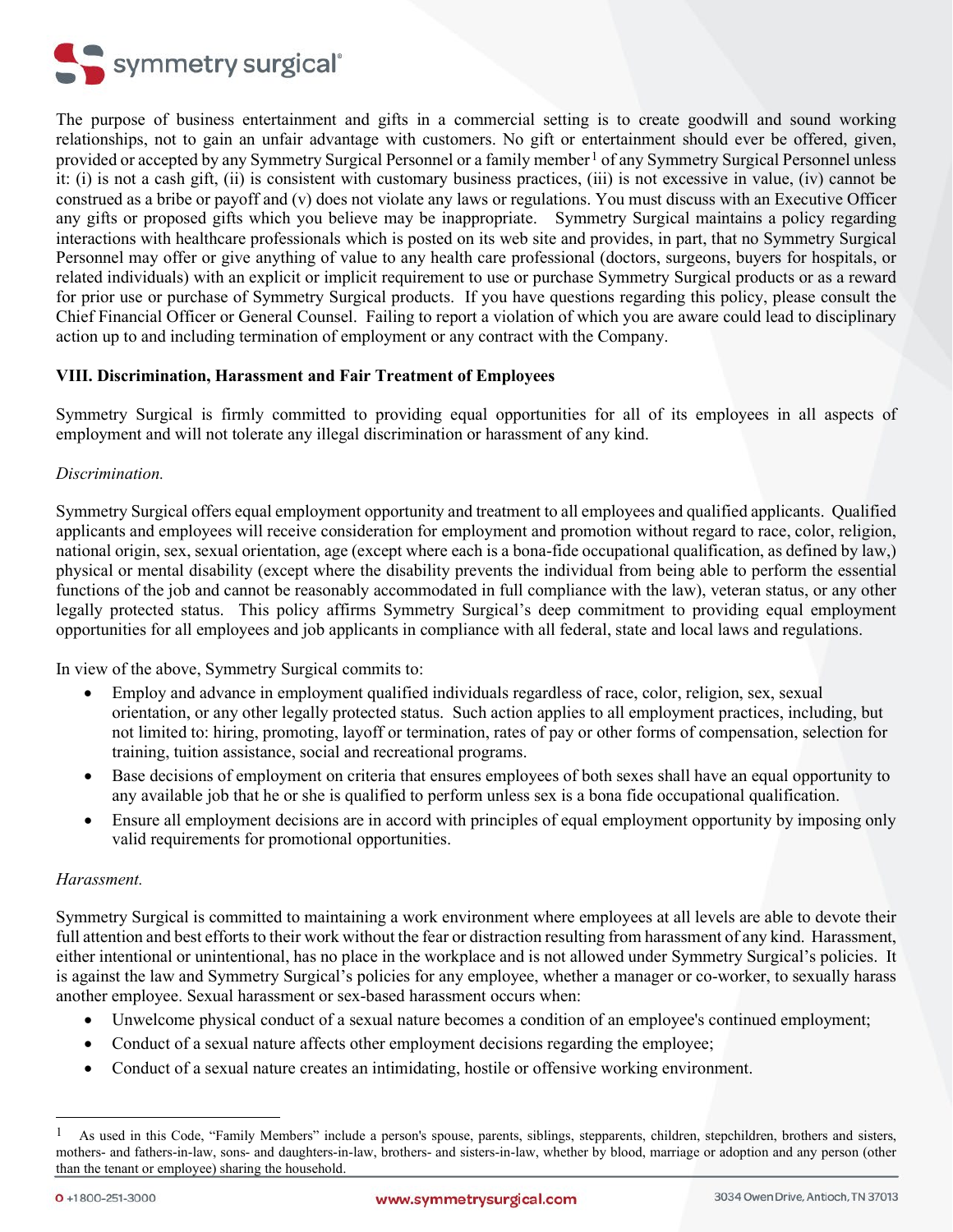

Sexual and sex-based harassment may include, but is not limited to:

- Requests for sexual favors;
- Unwanted physical contact, including touching, pinching or brushing the body;
- Verbal or non-verbal harassment (sexual innuendoes, suggestive objects or pictures, suggestive jokes, leering, whistling or obscene gestures); and
- Acts of physical aggression, intimidation, hostility, threats or unequal treatment based on sex (even if not sexual in nature).

Other forms of harassment are prohibited as well, and all employees are prohibited from making statements, displaying or using words, objects, or pictures that others could interpret as being insulting, derogatory or as slurs based on race, color, national origin, religion, sex, age, orientation, disability or any other legally protected status. Such conduct may make a reasonable person uncomfortable in the workplace or could interfere with an employee's ability to perform a job. Comments or actions of this type, even if intended as a joke among friends, are inappropriate in the workplace and will not be tolerated. All of the foregoing is prohibited regardless of whether it occurs in person, via electronic communication, in social media or otherwise is conveyed to any other persons even off work hours.

### <span id="page-7-0"></span>*Reporting Discrimination or Harassment.*

Any employee who believes he or she has been harassed or who has witnessed or learned of harassment violating this policy should report the conduct immediately to his or her manager or supervisor. If the employee is uncomfortable for any reason reporting the matter to his/her manager or supervisor, or if the manager or supervisor is involved in the behavior, then the employee should report it to the VP of Human Resources via [cindy.davidson@symmetrysurgical.com](mailto:cindy.davidson@symmetrysurgical.com) or (847) 2758586, directly to the General Counsel at (317) 446-5267, or via email at [david.milne@symmetrysurgical.com](file://ssifile01/home/David.Milne/HR%20Documents/Handbooks/SSRG/david.milne@symmetrysurgical.com) or through the anonymous hotline at  $(844)$  286-0913 or via email at [ethicsreporting@symmetrysurgical.com.](mailto:ethicsreporting@symmetrysurgical.com)

Any employee who knows of an incident of sexual harassment or any other type of harassment is required to report the incident via the various means described above. The company cannot resolve matters that are not brought to its attention.

Symmetry will conduct a thorough, timely and impartial investigation of all complaints of harassment. Reports of harassment will be treated as confidentially as possible, and no action will be taken against any employee because he or she has reported an incident of harassment in good faith. Any employee who has been found to have harassed another employee will be subject to disciplinary action up to and including discharge.

### <span id="page-7-1"></span>**IX. Nepotism and Relationships in the Workplace**

Symmetry may consider members of the same family for employment in positions for which they are qualified. To avoid situations that may constitute a conflict of interest, normally a person may not be hired, assigned, or retained in a position where their work is supervised by a close relative, member of their immediate family<sup>[2](#page-7-2)</sup>, or member of the same household. There may be circumstances where this would occur, but they must first be approved by the VP of Human Resources and the CEO.

Dating relationships between Team Members are strongly discouraged because of the potential for perceptions of favoritism, ramifications from breakups, and such a relationship's impact on the impartial conduct of Symmetry's business. Symmetry will not hire someone who is in a romantic relationship with any current Team member who supervises any other Team members. If two current Team members begin such a relationship and one or both supervise other Team members, then the more senior of the two will tender their resignation (or both will submit their resignations if they are of the same

<span id="page-7-2"></span> $<sup>2</sup>$  For the purposes of this policy, a "family" member includes a person's spouse, parents, siblings, stepparents, children, stepchildren, brothers and</sup> sisters, mothers- and fathers-in-law, sons- and daughters-in-law, brothers- and sisters-in-law, whether by blood, marriage or adoption and any person (other than the tenant or employee) sharing the household.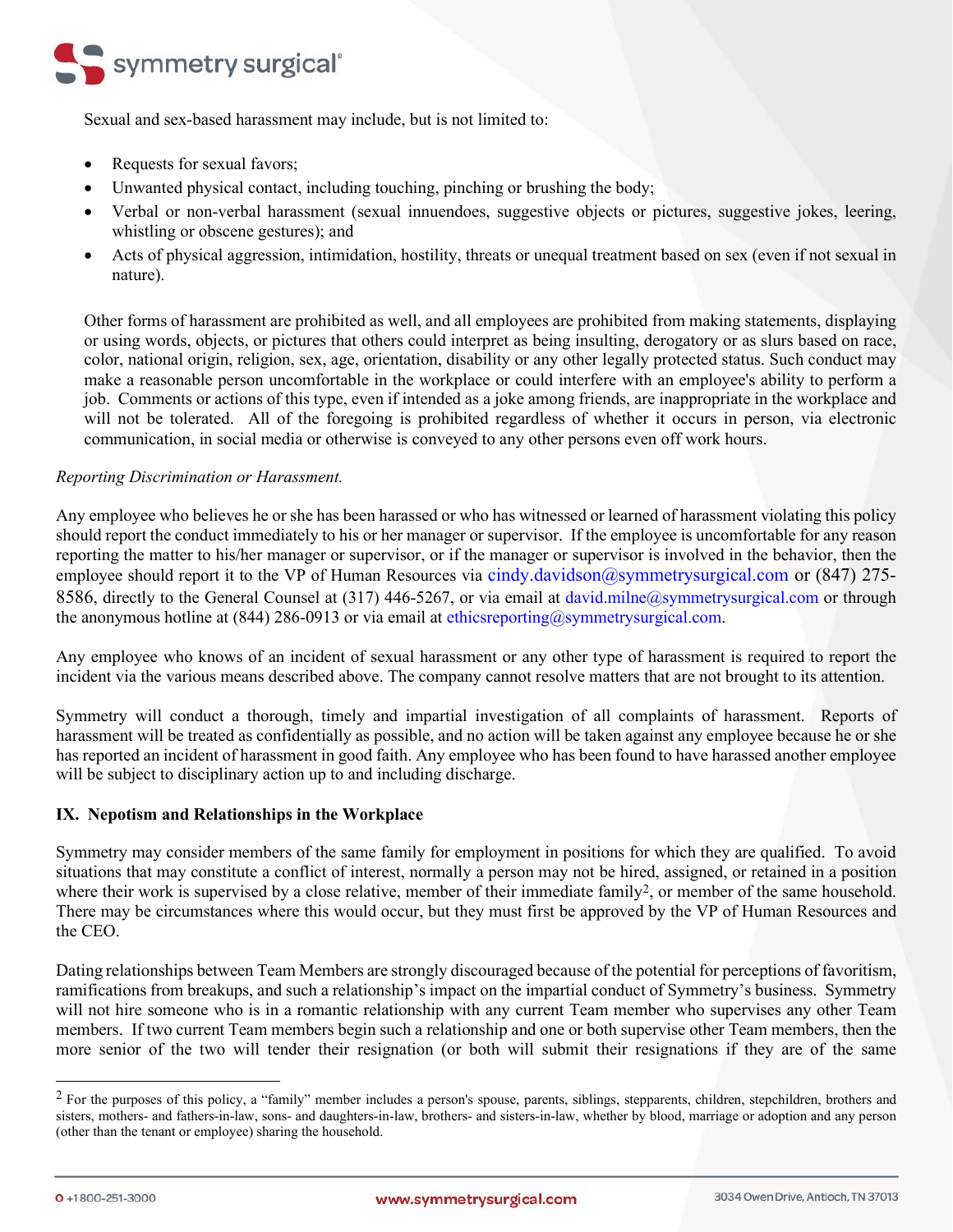

level). Symmetry's CEO will determine whether to accept the resignation(s) based on all applicable circumstances, including reporting relationship and potential for business disruption the relationship could create.

# <span id="page-8-0"></span>**X. Health and Safety**

Symmetry Surgical strives to provide each employee with a safe and healthy work environment. Each employee is responsible for maintaining such a workplace for all employees by following safety and health rules and practices and reporting accidents, injuries and unsafe equipment, practices or conditions.

Violence and threatening behavior are not permitted in Symmetry Surgical's workplace. Employees should report to work in condition to perform their duties, free from the influence of controlled, illegal or impairing substances. The distribution, use, possession or being under the influence of alcoholic beverages on Symmetry Surgical property, including office parties and other celebrations, is strictly prohibited. The use or possession of all other controlled or illegal substances is prohibited at all times on Symmetry Surgical property, unless you have professional medical authorization for such possession or use. Controlled or illegal substances are those that are restricted or prohibited by law with respect to their distribution, use or possession. The Handbook contains additional information regarding these issues and should be consulted in conjunction with this Code.

### <span id="page-8-1"></span>**XI. Record Retention and Content**

Symmetry requires honest and accurate recording and reporting of information in order to make responsible business decisions. You must ensure that all records for which you are responsible accurately reflect transactions and do not include any false or misleading information. For example, Symmetry Surgical Personnel must properly document their true and actual number of hours worked and document and record accurately the use of business expense accounts.

All of Symmetry Surgical's books, records, accounts and financial statements must adhere to U.S. Generally Accepted Accounting Procedures (GAAP), be maintained in reasonable detail, appropriately reflect Symmetry Surgical's transactions and conform both to applicable legal requirements and to Symmetry Surgical's internal controls. Unrecorded or "off the books" funds or assets should not be maintained unless permitted by applicable law or regulation and brought to the attention of Symmetry Surgical's Chief Financial Officer.

Business records and communications often become public. You should therefore avoid exaggeration, derogatory remarks, guesswork, or inappropriate characterizations of business results, information, people and companies that could be misunderstood or misconstrued. This policy applies to all forms of written communication, including but not limited to email, internal memos, and formal reports and all other forms of electronic communications. Symmetry Surgical's records should always be retained or destroyed according to Symmetry Surgical's record retention policies. In accordance with those policies, you should consult with the Company's General Counsel prior to destroying any paper or electronic document that is related in any way to a pending or anticipated investigation, lawsuit or related inquiry.

### <span id="page-8-2"></span>**XII. Protection and Proper Use of Symmetry Surgical Assets**

All Symmetry Surgical property should be used for Symmetry Surgical's benefit in the conduct of its business. Symmetry Surgical personnel should endeavor to protect Symmetry Surgical's assets and ensure their efficient use. Theft, carelessness, and waste have a direct impact on Symmetry Surgical's profitability. Any suspected incident of fraud or theft of Symmetry Surgical's property should be immediately reported to an Executive Officer for investigation. Symmetry Surgical's assets should not be used for non-Symmetry Surgical business.

The obligation of Symmetry Surgical Personnel to protect Symmetry Surgical's assets includes its proprietary information. Proprietary information includes intellectual property including but not limited to trade secrets, patents, trademarks, and copyrights, as well as business and marketing plans, engineering and manufacturing ideas, designs, databases, records, salary information and any unpublished financial data and reports. Unauthorized use or distribution of this information would violate this policy, may be illegal and could result in civil or criminal penalties.

### <span id="page-8-3"></span>**XIII. Disclosure and Public Communications; Communications With Third Parties**

A. Public Disclosure and Communications. It is Symmetry Surgical's policy to provide periodic public news and other releases to the extent consistent with the Company's business goals and needs. Symmetry takes this policy seriously and has created a "Disclosure Policy" that governs the manner in which Symmetry Personnel may disclose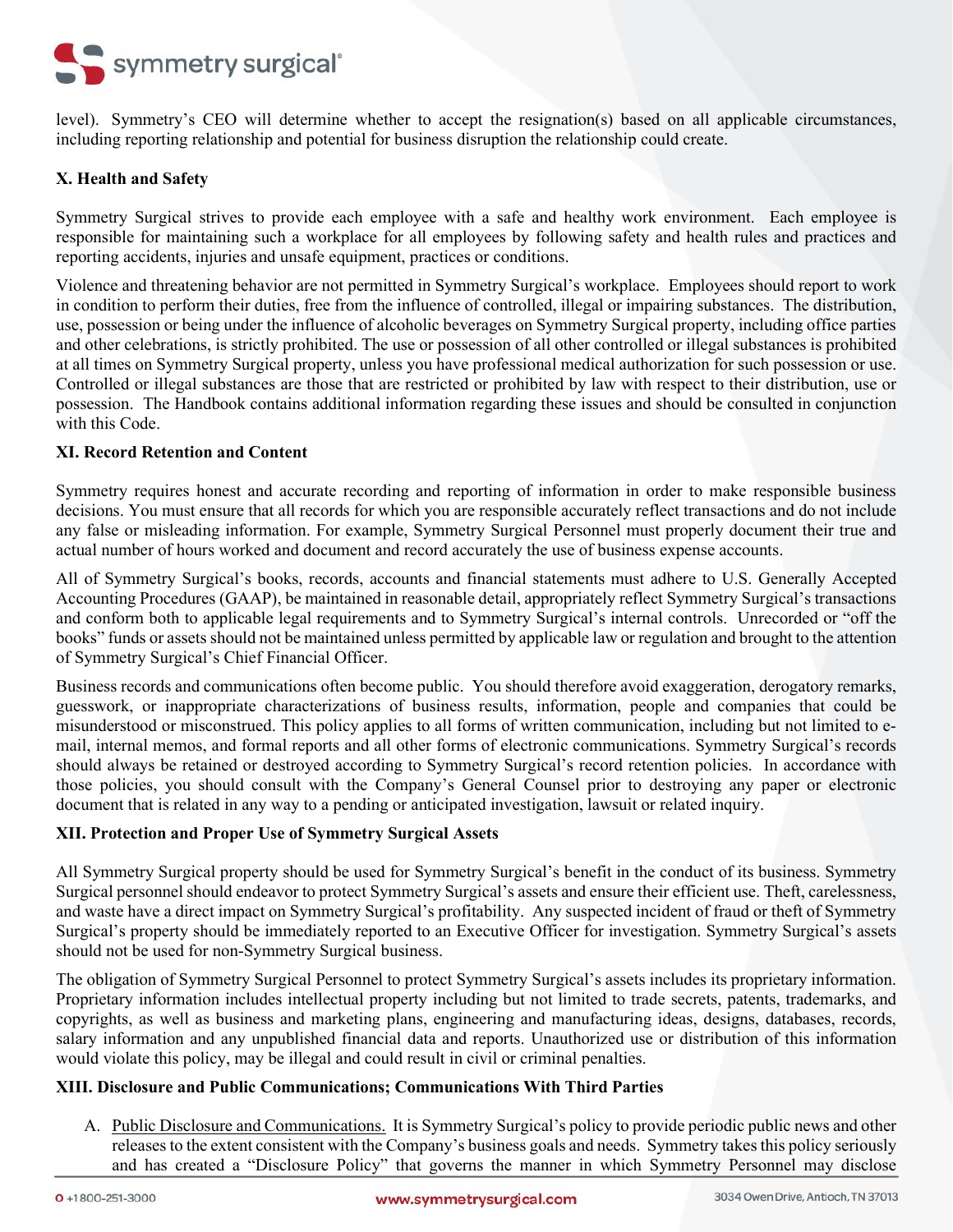

information regarding the Company. As a general proposition, only the CEO or CFO may make such disclosures so you should never make such a communication without first obtaining clearance in writing from the CEO, CFO and/or General Counsel so that the Company can ensure a truthful and accurate communication that aligns with its goals. Requests from other third parties for information about Symmetry Surgical's financial or business information should always be directed to the CEO or CFO.

- B. Internal Disclosures. The CEO and each officer must promptly bring to the attention of the Board of Directors information he or she may have concerning: (a) significant deficiencies in the design or operation of internal control over financial reporting which could adversely affect the Company's ability to record, process, summarize financial data; or (b) any fraud, whether or not material, that involves management or other employees who have a role in the Company's financial or accounting work.
- C. Communications With Third Parties. Symmetry Surgical strives to ensure that all of its products provide patients and caregivers with the highest possible quality and safety, and employees should not be placed in a position where they are offering opinions on the safety or efficacy of these products. Accordingly, employees should adhere to the following rules when communicating with third parties, customers, news organizations, insurers, patients and any other individual or entity regarding Symmetry Surgical's products:
	- Always focus on facts, ensuring that your statements are completely true and accurate. If you are not positive about the facts, do not make a statement;
	- Never offer an opinion or subjective view of a product, procedure, claim or other issue;
	- Never admit or state that Symmetry Surgical's product caused an injury or malfunctioned. While initial views might lead one to believe that is the case, determining whether a product malfunctioned or was not used correctly can be a difficult determination that must be left for experts.
	- Never promise or agree to make any payments to a third party. Symmetry Surgical stands behind its products and obligations, although whether such obligations exist must be left to experts.
	- **If you are asked a question with which you are not completely comfortable, or if you simply do not wish to answer a question or address an issue that has been raised by a third party, you should refer the inquiry and the third party to the Company's Chief Marketing Officer or General Counsel to handle.**

# <span id="page-9-0"></span>**XIV. Compliance**

All employees, agents, consultants or other representatives are expected to be familiar with and to observe the Code and violations may be grounds for discipline up to and including immediate termination of employment or termination of service-related contracts. In addition, all supervisors are responsible for ensuring that employees under their supervision are aware of the Code and of the Company's commitment to conducting business ethically and legally. No supervisor or manager may require or imply that an employee should act illegally or in contradiction to the Code. Each supervisor and manager is responsible for ensuring employee understanding and compliance with the Code and such management will be required each year to confirm that they are not aware of unreported violations of the Code and to ensure that appropriate training on Code responsibilities has been properly communicated to each employee under their direction.

# <span id="page-9-1"></span>**XIV. Social Media Participation**

We encourage communication among our employees, customers, partners, and others. Blogs, social networks, discussion forums, wikis, video, and other social media can be a great way to stimulate conversation and discussion. That said, we have a responsibility to use Social Media in a responsible manner that does not violate any laws or regulations or unfairly or inaccurately damage the Company's business prospects. Nothing in this policy is intended to impair any legally protected rights as created or enforced under, among other things, the National Labor Relations Act.

This Social Media Participation Policy applies to:

• All blogs, wikis, forums, and social networks hosted or sponsored by Symmetry Surgical;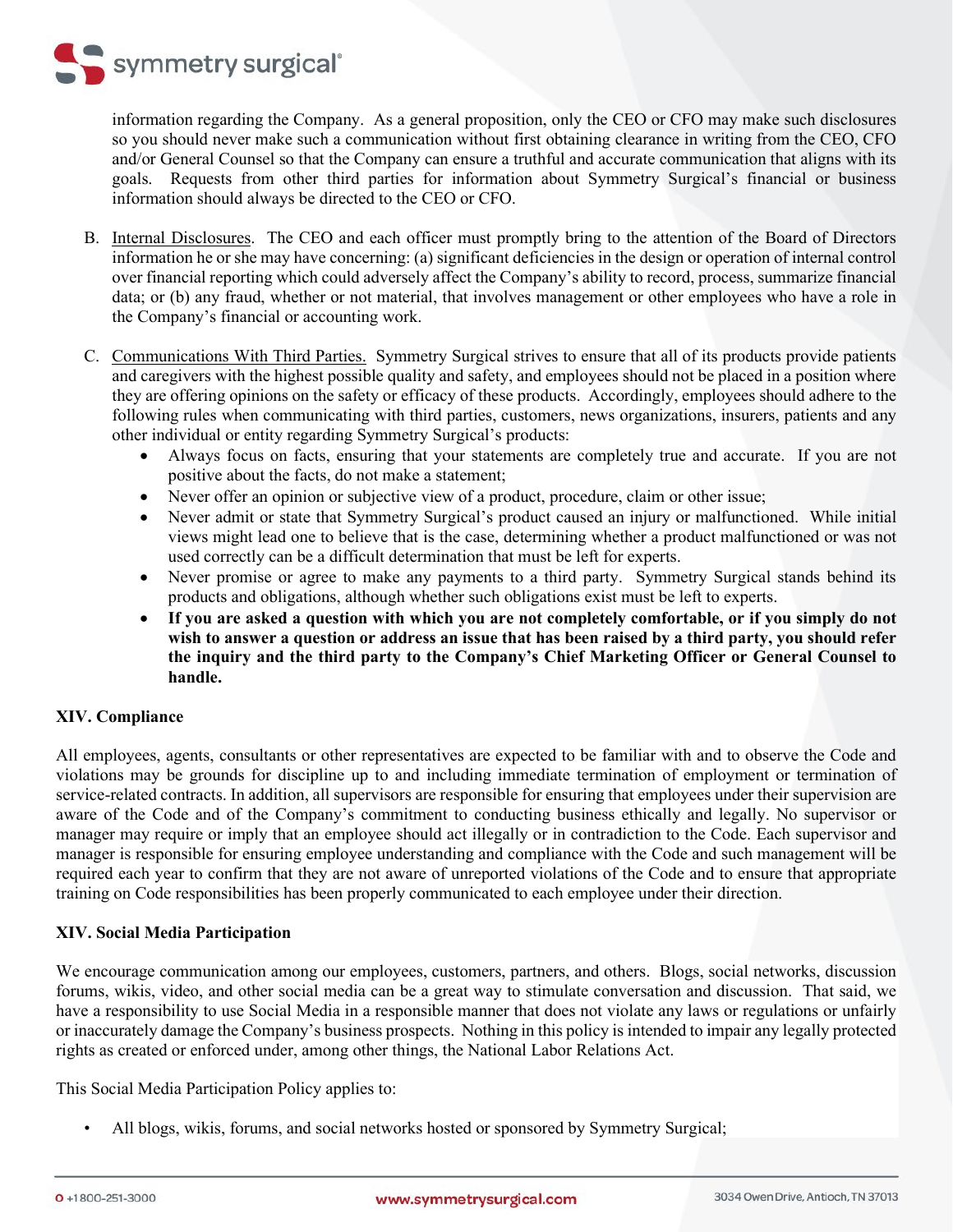

- Your personal blogs that contain postings about Symmetry Surgical's business, products, employees, customers, partners, or competitors;
- Your postings about Symmetry Surgical's business, products, employees, customers, partners, or competitors on external blogs, wikis, discussion forums, or social networking sites such as Twitter;

While your social media activities take place completely outside of work, as your personal activities should, what you say can have an influence on your ability to conduct your job responsibilities, your teammates' abilities to do their jobs, and Symmetry Surgical's legitimate and legally-protected business interests. They may also violate certain laws or regulations, as well as terms in this Code, which apply equally to your online conduct. Below are additional requirements that pertain to your use of Social Media:

### *Protect Confidential Information*

<span id="page-10-0"></span>The confidential information policies in this Code apply equally to use of social media, so do not disclose any of Symmetry Surgical's confidential information on any social media. This includes, but is not limited to, financial information such as revenue, earnings, and other financial forecasts, and anything related to Symmetry Surgical's strategy, products, management, customers, and potential acquisitions, that has not been made public. Protecting the confidential information of our employees, customers, partners, and suppliers is also important. Accordingly, you should not mention them, including Symmetry Surgical executives, in social media without their permission. In addition, you may not publish (nor should you possess) our competitors' proprietary or confidential information. You may make observations about competitors' products and activities if your observations are accurate and based on publicly available information. Take care not to disparage or denigrate competitors. Nothing in this policy is intended to impair any legally protected rights as created or enforced under, among other things, the National Labor Relations Act.

### <span id="page-10-1"></span>*Prohibition on Comments Regarding M&A Activity*

You must not comment publicly on Symmetry Surgical's M&A activity, including potential and pending acquisitions. This applies to potential acquisitions regardless of their status - in diligence, announced but not closed, etc. Any commentary on what a transaction or potential transaction may mean to Symmetry Surgical, positive, negative or neutral can be problematic and must be avoided.

### *Refrain from Objectionable or Inflammatory Posts*

<span id="page-10-2"></span>You should not post anything that is false, misleading, obscene, defamatory, profane, discriminatory, libelous, or physically threatening regarding the Company, its customers or others with whom it does business. Third party Web sites and blogs that you link to must meet our standards of propriety, as set forth in the Code. Please remember that if you make any false or defamatory statements or publish an individual's private details you could create legal liability for Symmetry Surgical and you. Nothing in this policy is intended to impair any legally protected rights as created or enforced under, among other things, the National Labor Relations Act.

### *Prohibition on Speaking for Symmetry Surgical or Anonymous Posts*

<span id="page-10-3"></span>Remember that you are not an official spokesperson for Symmetry Surgical. Make it clear that your opinions are your own, and do not necessarily reflect Symmetry Surgical's views or positions. You should also identify yourself as an employee if failing to do so could be misleading to readers or viewers and do not engage in covert advocacy for Symmetry Surgical.

### <span id="page-10-4"></span>*Misuse of Symmetry Surgical Resources*

Personal social media activities must not interfere with your work or productivity at Symmetry Surgical. Don't use company resources to establish your own blogging environment. Symmetry Surgical resources, including servers, may be used solely in connection with company work and business.

# <span id="page-10-5"></span>**XV. Reporting Complaints or Concerns Regarding the Code or Accounting, Internal Accounting Controls or Audit Matters**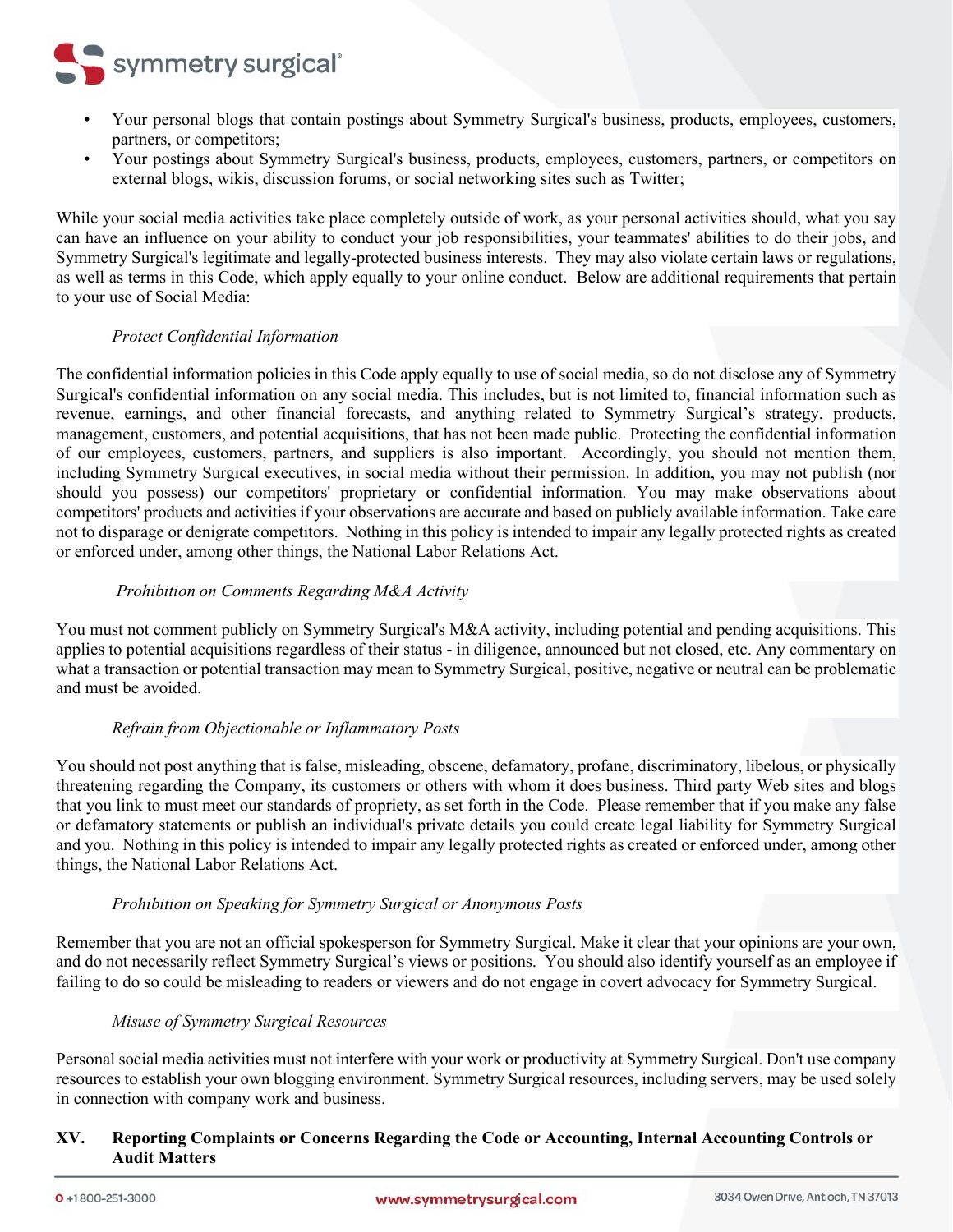# symmetry surgical<sup>®</sup>

Any employee who has complaints or concerns about violations of the Code or the Company's accounting, internal accounting controls or auditing matters, or who becomes aware of questionable accounting or audit matters, must report such matters to the Executive Leadership Team in any of the following ways:

- Send a written report (signed or anonymous) to the attention of the Executive Leadership Team, Symmetry Surgical Inc., 3034 Owen Drive, Antioch, TN 37013;
- Email the Executive Leadership Team at [ethicsreporting@symmetrysurgical.com;](mailto:ethicsreporting@symmetrysurgical.com)
- Report the matter by calling toll-free at (844) 286-0913 and leaving information about the matter in a confidential voice mailbox.
- Send a written report (signed or anonymous) to the attention of the Company's Board of Directors at 272 E. Deerpath Rd. Suite 350, Lake Forest, IL 60045.

Reports may also be submitted to the following individuals:

- The Chief Executive Officer:
- The Chief Financial Officer:
- The Chief Accounting Officer;
- The General Counsel:
- Any of the Company's Senior Vice Presidents.

Any complaints or issues raised to members of the Company's management shall be promptly communicated to the Executive Leadership Team or, if a member of the Executive Leadership Team is involved in the issue, to any of the uninvolved individuals noted above or the Company's Board of Directors.

# <span id="page-11-0"></span>**XVI. Investigation and Response**

The Company is committed to ensuring prompt investigations and remedial actions in the event of violations of the Code and will consider and appropriately investigate all concerns raised regarding it. In order to facilitate a complete investigation of any potential violation, employees who raise any concerns regarding violations of the Code should be prepared to provide as many details as possible, including a description of the questionable practice or behavior, the names of any persons involved, the names of possible witnesses, dates, times, places, and any other available details. The Company encourages all employees with complaints or concerns to raise concerns and come forward with information. The confidentiality of all reports of Code violations will be maintained to the extent consistent with law.

The Executive Leadership Team will oversee the receipt and handling of allegations of Code violations, including directing an appropriate investigation and response. The Executive Leadership Team may, at its discretion, utilize internal or external resources to conduct any or all portions of the investigation. Regardless of which group conducts an investigation, all Symmetry Surgical Personnel are expected to cooperate with investigations of Code violations. Based on the conclusions drawn after its investigation, the Executive Leadership Team will direct the Company to take prompt and appropriate action in response to the complaint or concern if necessary to ensure compliance with the Code and any other applicable legal and ethical requirements. If the Executive Leadership Team determines that a particular complaint or concern is not covered by this policy, but presents a potential concern for the Company, it will refer the complaint or concern to the Company's outside legal Counsel for appropriate handling and response.

# <span id="page-11-1"></span>**XVII. Whistleblowers and Non-retaliation**

Employees are sometimes concerned that they will be the victim of retaliation or reprisals if they "blow the whistle" by reporting violations of the law or the Company's policies, including the Code. The Company will not tolerate any form of reprisal against any person who, in good faith, makes a report pursuant to the Code or who participates in an investigation regarding a violation of the Code, applicable securities laws, rules or regulations, or any other laws or regulations. Any such retaliation or reprisal by a Company employee is forbidden and will subject the perpetrator to discipline up to and including